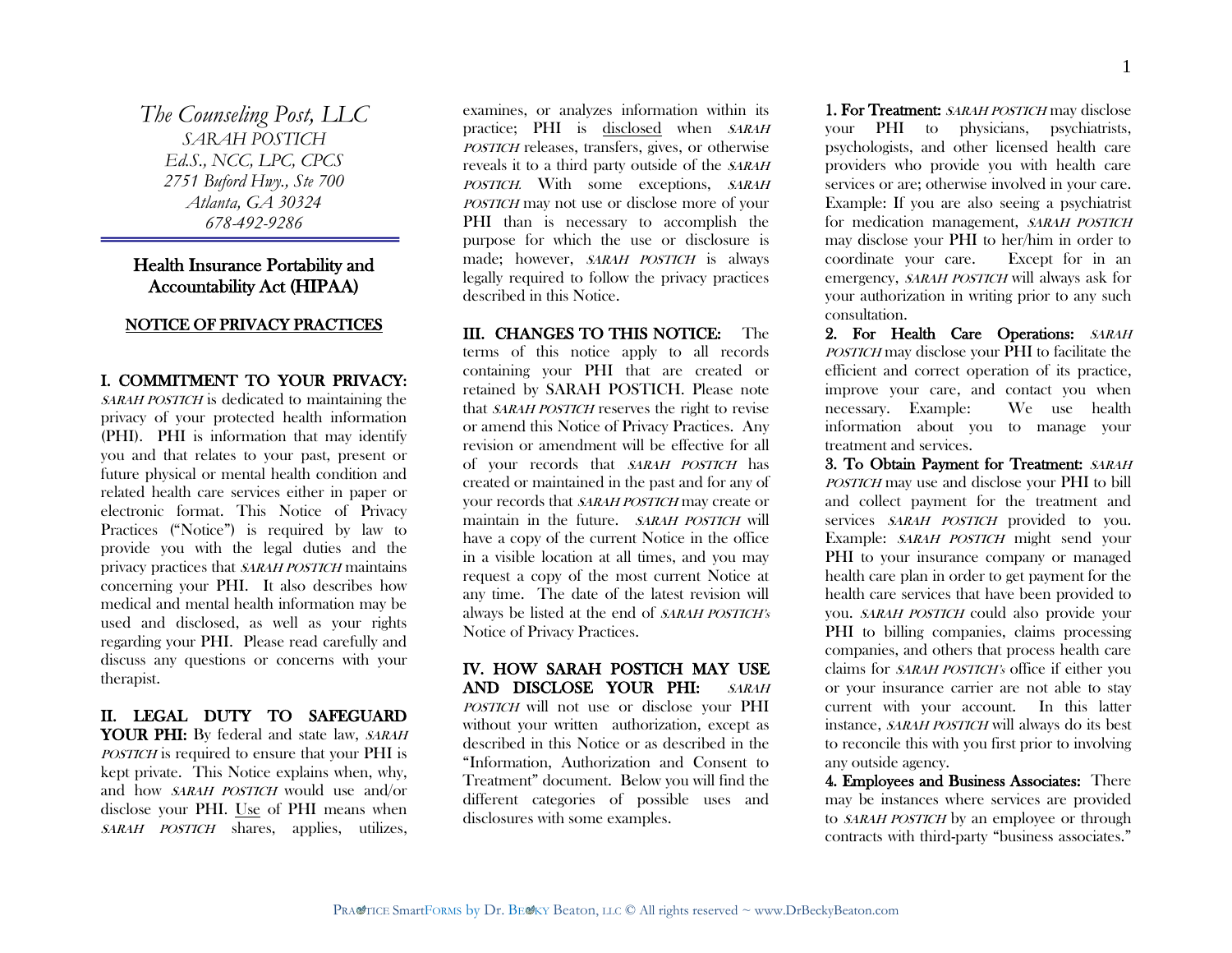Whenever an employee or business associate arrangement involves the use or disclosure of your PHI, *SARAH POSTICH* will have a written contract that requires the employee or business associate to maintain the same high standards of safeguarding your privacy that is required of SARAH POSTICH.

Note: This state and Federal law provides additional protection for certain types of health information, including alcohol or drug abuse, mental health and AIDS/HIV, and may limit whether and how SARAH POSTICH may disclose information about you to others.

## V. USE AND DISCLOSURE OF YOUR PHI IN CERTAIN SPECIAL CIRCUMSTANCES – SARAH POSTICH may use and/or disclose your PHI without your consent or authorization for the following reasons:

- 1. Law Enforcement: Subject to certain conditions, SARAH POSTICH may disclose your PHI when required by federal, state, or local law; judicial, board, or administrative proceedings; or, law enforcement. Example: SARAH POSTICH may make a disclosure to the appropriate officials when a law requires SARAH POSTICH to report information to government agencies, law enforcement personnel and/or in an administrative proceeding.
- 2. Lawsuits and Disputes: SARAH POSTICH may disclose information about you to respond to a court or administrative order or a search warrant. SARAH POSTICH may also disclose information if an arbitrator or arbitration panel compels disclosure, when arbitration is lawfully requested by either

party, pursuant to subpoena duces tectum (e.g., a subpoena for mental health records) or any other provision authorizing disclosure in a proceeding before an arbitrator or arbitration panel. SARAH POSTICH will only do this if efforts have been made to tell you about the request and you have been provided an opportunity to object or to obtain an appropriate court order protecting the information requested.

- 3. Public Health Risks: SARAH POSTICH may disclose your PHI to public health or legal authorities charged with preventing or controlling disease, injury, disability, to report births and deaths, and to notify persons who may have been exposed to a disease or at risk for getting or spreading a disease or condition.
- 4. Food and Drug Administration (FDA): SARAH POSTICH may disclose to the FDA, or persons under the jurisdiction of the FDA, PHI relative to adverse events with respect to drugs, foods, supplements, products and product defects, or post marketing surveillance information to enable product recalls, repairs, or replacement.
- 5. Serious Threat to Health or Safety: SARAH POSTICH may disclose your PHI if you are in such mental or emotional condition as to be dangerous to yourself or the person or property of others, and if SARAH POSTICH determines in good faith that disclosure is necessary to prevent the threatened danger. Under these circumstances, SARAH POSTICH may provide PHI to law enforcement personnel or other persons able to prevent or

mitigate such a serious threat to the health or safety of a person or the public.

- 6. Minors: If you are a minor (under 18 years of age), SARAH POSTICH may be compelled to release certain types of information to your parents or guardian in accordance with applicable law.
- 7. Abuse and Neglect: SARAH POSTICH may disclose PHI if mandated by Georgia child, elder, or dependent adult abuse and neglect reporting laws. Example: If SARAH POSTICH has a reasonable suspicion of child abuse or neglect, SARAH POSTICH will report this to the Georgia Department of Child and Family Services.
- 8. Coroners, Medical Examiners, and Funeral Directors: SARAH POSTICH may release PHI about you to a coroner or medical examiner. This may be necessary, for example, to identify a deceased person, determine the cause of death or other duties as authorized by law. SARAH POSTICH may also disclose PHI to funeral directors, consistent with applicable law, to carry out their duties.
- 9. Communications with Family, Friends, or Others: SARAH POSTICH may release your PHI to the person you named in your Durable Power of Attorney for Health Care (if you have one), to a friend or family member who is your personal representative (i.e., empowered under state or other law to make health-related decisions for you), or any other person you identify, relevant to that person's involvement in your care or payment related to your care. In addition, SARAH POSTICH may disclose your PHI to an entity assisting in disaster relief efforts so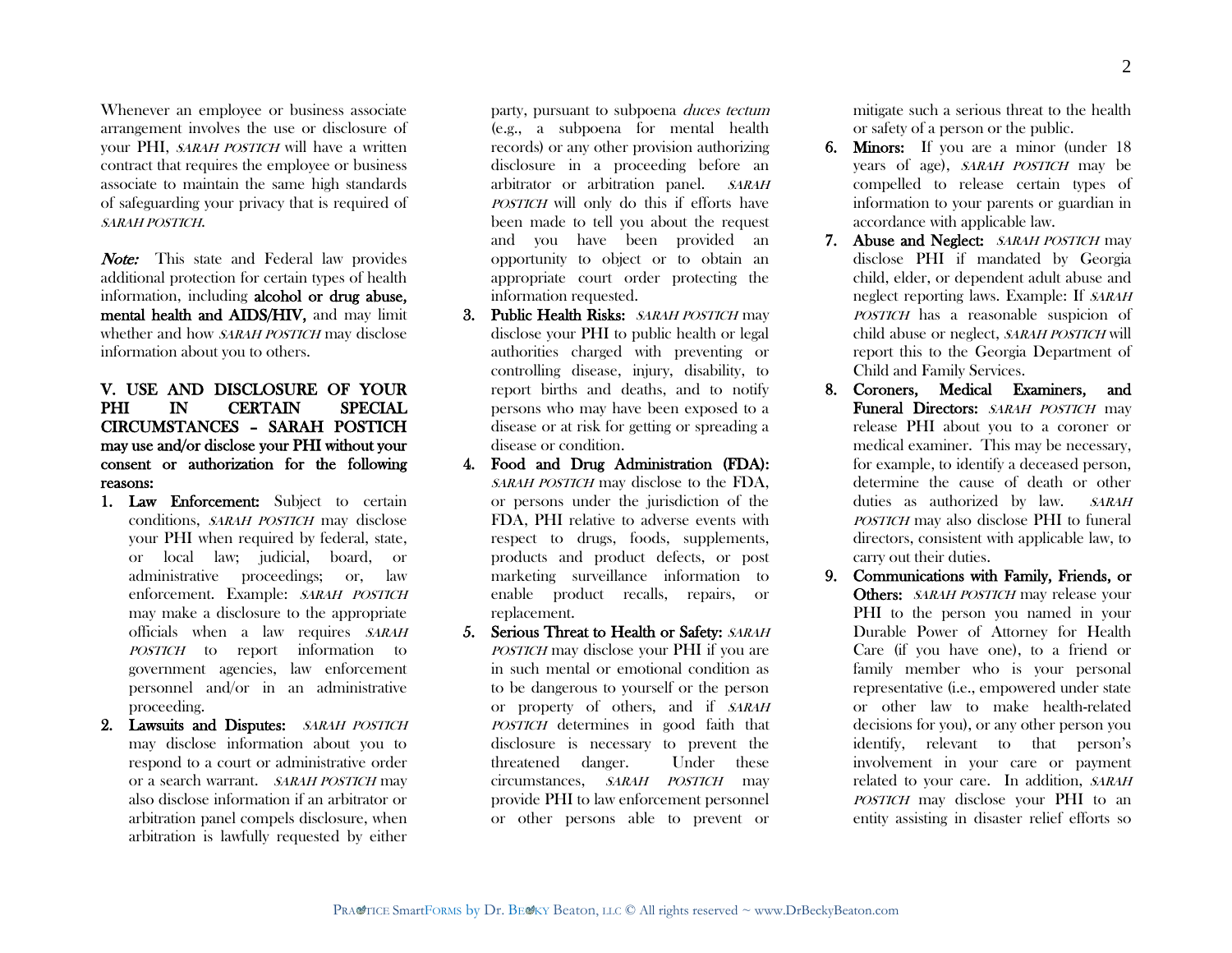that your family can be notified about your condition.

- 10. Military and Veterans: If you are a member of the armed forces. SARAH POSTICH may release PHI about you as required by military command authorities. SARAH POSTICH may also release PHI about foreign military personnel to the appropriate military authority.
- 11. National Security, Protective Services for the President, and Intelligence Activities: SARAH POSTICH may release PHI about you to authorized federal officials so they may provide protection to the President, other authorized persons, or foreign heads of state, to conduct special investigations for intelligence, counterintelligence, and other national activities authorized by law.
- 12. Correctional Institutions: If you are or become an inmate of a correctional institution, SARAH POSTICH may disclose PHI to the institution or its agents when necessary for your health or the health and safety of others
- 13. For Research Purposes: In certain limited circumstances, SARAH POSTICH may use information you have provided for medical/psychological research, but only with your written authorization. The only circumstance where written authorization would not be required would be if the information you have provided could be completely disguised in such a manner that you could not be identified, directly or through any identifiers linked to you. The research would also need to be approved by an institutional review board that has examined the research proposal and ascertained that the established protocols

have been met to ensure the privacy of your information.

- 14. For Workers' Compensation Purposes: SARAH POSTICH may provide PHI in order to comply with Workers' Compensation or similar programs established by law.
- 15. Appointment Reminders: SARAH POSTICH is permitted to contact you, without your prior authorization, to provide appointment reminders or information about alternative or other health-related benefits and services that you may need or that may be of interest to you.
- 16. Health Oversight Activities: SARAH POSTICH may disclose health information to a health oversight agency for activities such as audits, investigations, inspections, or licensure of facilities. These activities are necessary for the government to monitor the health care system, government programs and compliance with laws. Example: When compelled by U.S. Secretary of Health and Human Services to investigate or assess SARAH POSTICH's compliance with HIPAA regulations.
- 17. If Disclosure is Otherwise Specifically Required by Law.
- 18. In the Following Cases, SARAH POSTICH Will Never Share Your Information Unless You Give us Written Permission: Marketing purposes, sale of your information, most sharing of psychotherapy notes, and fundraising. If we contact you for fundraising efforts, you can tell us not to contact you again.

VI. Other Uses and Disclosures Require Your Prior Written Authorization: In any other situation not covered by this notice, SARAH

POSTICH will ask for your written authorization before using or disclosing medical information about you. If you chose to authorize use or disclosure, you can later revoke that authorization by notifying SARAH POSTICH in writing of your decision. You understand that SARAH POSTICH is unable to take back any disclosures it has already made with your permission, SARAH POSTICH will continue to comply with laws that require certain disclosures, and *SARAH POSTICH* is required to retain records of the care that its therapists have provided to you.

### VII. RIGHTS YOU HAVE REGARDING YOUR PHI:

1. The Right to See and Get Copies of Your PHI either in paper or electronic format: In general, you have the right to see your PHI that is in SARAH POSTICH's possession, or to get copies of it; however, you must request it in writing. If *SARAH POSTICH* does not have your PHI, but knows who does, you will be advised how you can get it. You will receive a response from *SARAH POSTICH* within 30 days of receiving your written request. Under certain circumstances, SARAH POSTICH may feel it must deny your request, but if it does, SARAH POSTICH will give you, in writing, the reasons for the denial. SARAH POSTICH will also explain your right to have its denial reviewed. If you ask for copies of your PHI, you will be charged a reasonable fee per page and the fees associated with supplies and postage. SARAH POSTICH may see fit to provide you with a summary or explanation of the PHI, but only if you agree to it, as well as to the cost, in advance.

2. The Right to Request Limits on Uses and Disclosures of Your PHI: You have the right to ask that *SARAH POSTICH* limit how it uses and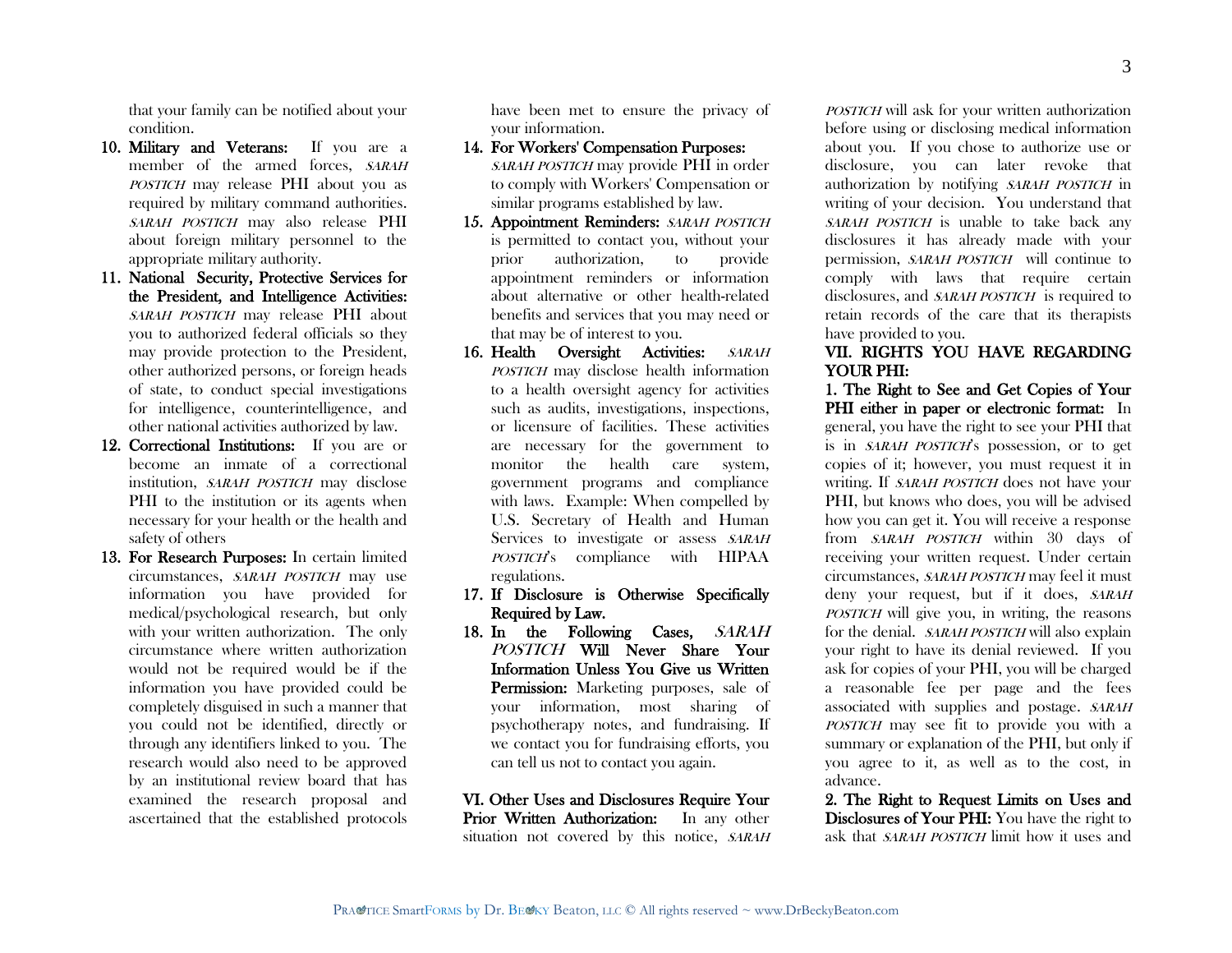discloses your PHI. While SARAH POSTICH will consider your request, it is not legally bound to agree. If SARAH POSTICH does agree to your request, it will put those limits in writing and abide by them except in emergency situations. If you pay for a service or health care item outof-pocket in full, you can ask us not to share that information for the purpose of payment or our operations with your health insurer. You do not have the right to limit the uses and disclosures that *SARAH POSTICH* is legally required or permitted to make.

3. The Right to Choose How SARAH POSTICH Sends Your PHI to You: It is your right to ask that your PHI be sent to you at an alternate address (for example, sending information to your work address rather than your home address) or by an alternate method (for example, via email instead of by regular mail). *SARAH POSTICH* is obliged to agree to your request providing that it can give you the PHI, in the format you requested, without undue inconvenience.

4. The Right to Get a List of the Disclosures. You are entitled to a list of disclosures of your PHI that *SARAH POSTICH* has made. The list will not include uses or disclosures to which you have specifically authorized (i.e., those for treatment, payment, or health care operations, sent directly to you, or to your family; neither will the list include disclosures made for national security purposes, or to corrections or law enforcement personnel. The request must be in writing and state the time period desired for the accounting, which must be less than a 6 year period and starting after April 14, 2003.

SARAH POSTICH will respond to your request for an accounting of disclosures within 60 days of receiving your request. The list will include the date of the disclosure, the recipient of the

disclosure (including address, if known), a description of the information disclosed, and the reason for the disclosure. SARAH POSTICH will provide the list to you at no cost, unless you make more than one request in the same year, in which case it will charge you a reasonable sum based on a set fee for each additional request.

5. The Right to Choose Someone to Act for You: If you have given someone medical power of attorney or if someone is your legal guardian, that person can exercise your rights and make choices about your health information. We will make sure the person has this authority and can act for you before we take any action.

6. The Right to Amend Your PHI: If you believe that there is some error in your PHI or that important information has been omitted, it is your right to request that SARAH POSTICH correct the existing information or add the missing information. Your request and the reason for the request must be made in writing. You will receive a response within 60 days of SARAH POSTICH's receipt of your request. SARAH POSTICH may deny your request, in writing, if it finds that the PHI is: (a) correct and complete, (b) forbidden to be disclosed, (c) not part of its records, or (d) written by someone other than SARAH POSTICH. Denial must be in writing and must state the reasons for the denial. It must also explain your right to file a written statement objecting to the denial. If you do not file a written objection, you still have the right to ask that your request and SARAH POSTICH's denial will be attached to any future disclosures of your PHI. If SARAH POSTICH approves your request, it will make the change(s) to your PHI. Additionally, SARAH POSTICH will tell you that the changes have

been made and will advise all others who need to know about the change(s) to your PHI.

6. The Right to Get This Notice by Email: You have the right to get this notice by email. You have the right to request a paper copy of it as well.

7. Submit all Written Requests: Submit to SARAH POSTICH's Director and Privacy Officer. Sarah Postich, at the address listed on top of page one of this document.

VIII. COMPLAINTS: If you are concerned your privacy rights may have been violated, or if you object to a decision SARAH POSTICH made about access to your PHI, you are entitled to file a complaint. You may also send a written complaint to the Secretary of the Department of Health and Human Services Office of Civil Rights. SARAH POSTICH will provide you with the address. Under no circumstances will you be penalized or retaliated against for filing a complaint.

Please discuss any questions or concerns with your therapist. Your signature on the "Information, Authorization, and Consent to Treatment" (provided to you separately) indicates that you have read and understood this document.

IX. SARAH POSTICH's Responsibilities: We are required by law to maintain the privacy and security of your PHI. We will let you know promptly if a breach occurs that may have compromised the privacy or security of your information. We must follow the duties and privacy practices described in this notice and give you a copy of it. We will not use or share your information other than as described here unless you tell us we can in writing. If you tell us we can, you may change your mind at any